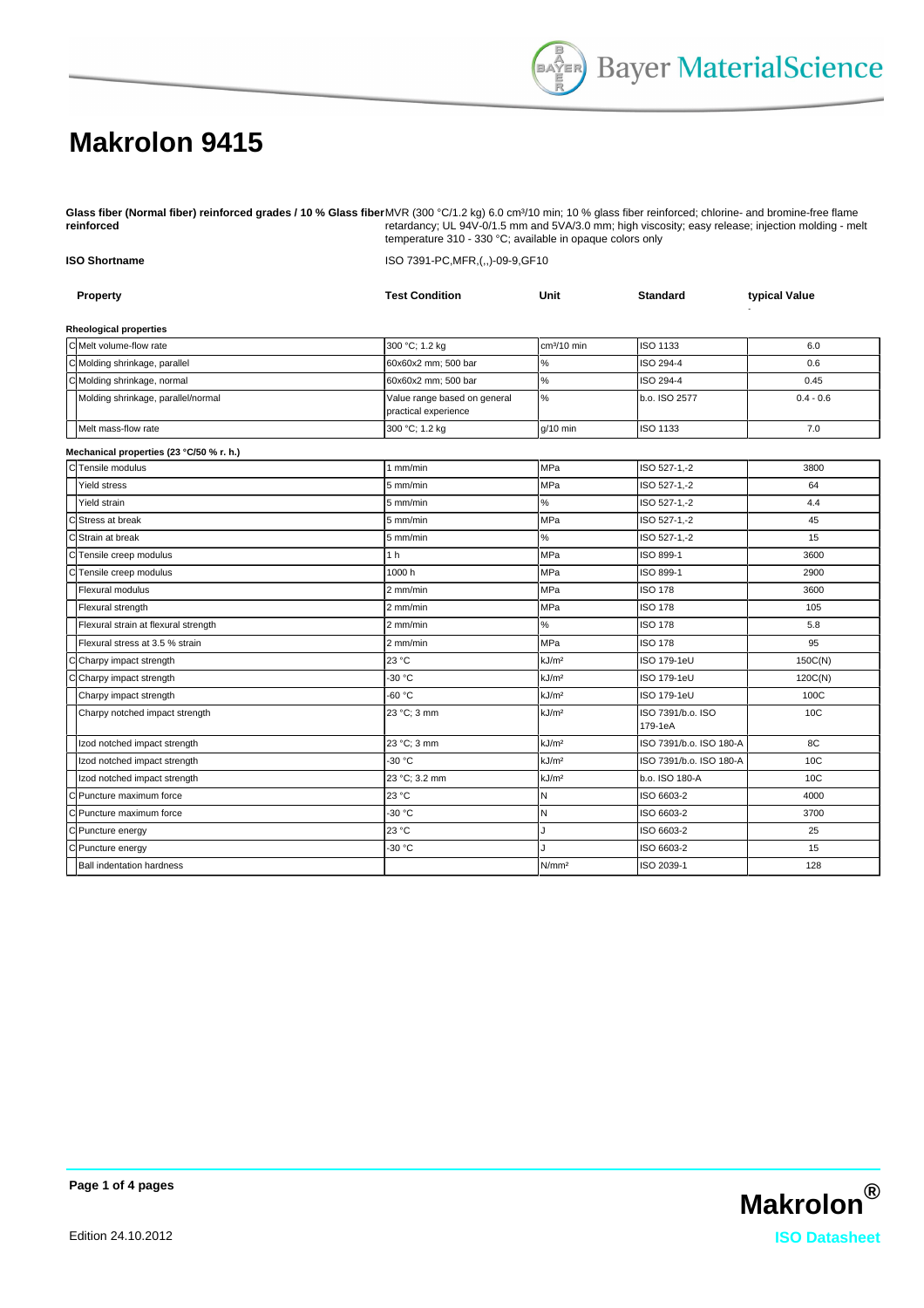## **Makrolon 9415**

| <b>Property</b>                                                                                                                         | <b>Test Condition</b>                | Unit              | Standard                          | typical Value   |  |  |  |
|-----------------------------------------------------------------------------------------------------------------------------------------|--------------------------------------|-------------------|-----------------------------------|-----------------|--|--|--|
| <b>Thermal properties</b>                                                                                                               |                                      |                   |                                   |                 |  |  |  |
| C Temperature of deflection under load                                                                                                  | 1.80 MPa                             | ℃                 | ISO 75-1,-2                       | 136             |  |  |  |
| C Temperature of deflection under load                                                                                                  | 0.45 MPa                             | °C                | ISO 75-1,-2                       | 142             |  |  |  |
| C Vicat softening temperature                                                                                                           | 50 N; 50 °C/h                        | °C                | <b>ISO 306</b>                    | 145             |  |  |  |
| Vicat softening temperature                                                                                                             | 50 N; 120 °C/h                       | °C                | <b>ISO 306</b>                    | 146             |  |  |  |
| C Coefficient of linear thermal expansion, parallel                                                                                     | 23 to 55 °C                          | $10^{-4}$ /K      | ISO 11359-1,-2                    | 0.4             |  |  |  |
| C Coefficient of linear thermal expansion, transverse                                                                                   | 23 to 55 °C                          | $10^{-4}$ /K      | ISO 11359-1,-2                    | 0.65            |  |  |  |
| C Burning behavior UL 94 (1.5 mm) [UL recognition]                                                                                      | $1.5 \text{ mm}$                     | Class             | <b>UL 94</b>                      | $V-0$           |  |  |  |
| C Burning behavior UL 94 [UL recognition]                                                                                               | $0.75$ mm                            | Class             | UL 94                             | $V-2$           |  |  |  |
| C Burning behavior UL 94-5V [UL recognition]                                                                                            | 3.0 mm                               | Class             | UL 94                             | 5VA             |  |  |  |
| Oxygen index<br>С                                                                                                                       | Method A                             | $\%$              | ISO 4589-2                        | 35              |  |  |  |
| Thermal conductivity, cross-flow                                                                                                        | 23 °C; 50 % r. h.                    | $W/(m \cdot K)$   | ISO 8302                          | 0.22            |  |  |  |
| Resistance to heat (ball pressure test)                                                                                                 |                                      | °C                | IEC 60695-10-2                    | 137             |  |  |  |
|                                                                                                                                         | $1.5$ mm                             | °C                | <b>UL 746B</b>                    | 125             |  |  |  |
| Relative temperature index (Tensile strength) [UL recognition]<br>Relative temperature index (Tensile impact strength) [UL recognition] | $1.5 \text{ mm}$                     | °C                | <b>UL 746B</b>                    | 115             |  |  |  |
|                                                                                                                                         | $1.5$ mm                             | °C                | <b>UL 746B</b>                    | 125             |  |  |  |
| Relative temperature index (Electric strength) [UL recognition]<br>Glow wire test (GWFI) [UL recognition]                               | $0.75$ mm                            | °C                | IEC 60695-2-12                    | 960             |  |  |  |
|                                                                                                                                         |                                      | °C                | IEC 60695-2-12                    |                 |  |  |  |
| Glow wire test (GWFI) [UL recognition]                                                                                                  | $1.5 \text{ mm}$<br>$3.0$ mm         | °C                | IEC 60695-2-12                    | 960             |  |  |  |
| Glow wire test (GWFI) [UL recognition]                                                                                                  | $0.75$ mm                            | °C                | IEC 60695-2-13                    | 960<br>900      |  |  |  |
| Glow wire test (GWIT) [UL recognition]<br>Glow wire test (GWIT) [UL recognition]                                                        | $1.5$ mm                             | °C                | IEC 60695-2-13                    | 900             |  |  |  |
| Glow wire test (GWIT) [UL recognition]                                                                                                  | 3.0 mm                               | °C                | IEC 60695-2-13                    |                 |  |  |  |
|                                                                                                                                         |                                      |                   |                                   | 900             |  |  |  |
| Application of flame from small burner                                                                                                  | Method K and F; 2.0 mm               | Class             | DIN 53438-1,-3                    | K1, F1          |  |  |  |
| Application of flame from small burner<br>Needle flame test                                                                             | 2 <sub>mm</sub>                      | Class             | <b>DIN 4102</b><br>IEC 60695-11-5 | <b>B2</b><br>60 |  |  |  |
| Needle flame test                                                                                                                       | Method K; 1.5 mm                     | s                 | IEC 60695-11-5                    | 120             |  |  |  |
| Needle flame test                                                                                                                       | Method K; 2.0 mm                     | s                 | IEC 60695-11-5                    | 120             |  |  |  |
| Needle flame test                                                                                                                       | Method K; 3.0 mm<br>Method F; 1.5 mm | s                 | IEC 60695-11-5                    | 120             |  |  |  |
| Needle flame test                                                                                                                       | Method F; 2.0 mm                     | s<br>s            | IEC 60695-11-5                    | 120             |  |  |  |
| Needle flame test                                                                                                                       | Method F; 3.0 mm                     |                   | IEC 60695-11-5                    | 120             |  |  |  |
| Burning rate (US-FMVSS)                                                                                                                 | $>=1.0$ mm                           | s<br>mm/min       | ISO 3795                          |                 |  |  |  |
|                                                                                                                                         |                                      | ℃                 | ASTM D1929                        | passed<br>470   |  |  |  |
| Flash ignition temperature<br>Self ignition temperature                                                                                 |                                      | °C                | <b>ASTM D1929</b>                 | 550             |  |  |  |
|                                                                                                                                         |                                      |                   |                                   |                 |  |  |  |
| Electrical properties (23 °C/50 % r. h.)                                                                                                |                                      |                   |                                   |                 |  |  |  |
| C Relative permittivity                                                                                                                 | 100 Hz                               |                   | IEC 60250                         | 3.2             |  |  |  |
| $\overline{C}$ Relative permittivity                                                                                                    | 1 MHz                                |                   | IEC 60250                         | 3.2             |  |  |  |
| C Dissipation factor                                                                                                                    | 100 Hz                               | $10^{-4}$         | IEC 60250                         | 10              |  |  |  |
| C Dissipation factor                                                                                                                    | 1 MHz                                | $10^{-4}$         | IEC 60250                         | 90              |  |  |  |
| C Volume resistivity                                                                                                                    |                                      | Ohm-m             | IEC 60093                         | 1E14            |  |  |  |
| C Surface resistivity                                                                                                                   |                                      | Ohm               | IEC 60093                         | 1E16            |  |  |  |
| C Electrical strength                                                                                                                   | 1mm                                  | kV/mm             | IEC 60243-1                       | 36              |  |  |  |
| C Comparative tracking index CTI                                                                                                        | Solution A                           | Rating            | IEC 60112                         | 175             |  |  |  |
| Comparative tracking index CTI M                                                                                                        | Solution B                           | Rating            | IEC 60112                         | 125M            |  |  |  |
| Electrolytic corrosion                                                                                                                  |                                      | Rating            | IEC 60426                         | A1              |  |  |  |
| Other properties (23 °C)                                                                                                                |                                      |                   |                                   |                 |  |  |  |
| C Water absorption (saturation value)                                                                                                   | Water at 23 °C                       | $\%$              | ISO 62                            | 0.26            |  |  |  |
| C Water absorption (equilibrium value)                                                                                                  | 23 °C; 50 % r. h.                    | $\%$              | ISO 62                            | 0.10            |  |  |  |
| C Density                                                                                                                               |                                      | kg/m <sup>3</sup> | ISO 1183-1                        | 1270            |  |  |  |
| Glass fiber content                                                                                                                     | Method A                             | $\%$              | b.o. ISO 3451-1                   | 10              |  |  |  |
| <b>Bulk density</b>                                                                                                                     | Pellets                              | kg/m <sup>3</sup> | ISO 60                            | 640             |  |  |  |
|                                                                                                                                         |                                      |                   |                                   |                 |  |  |  |

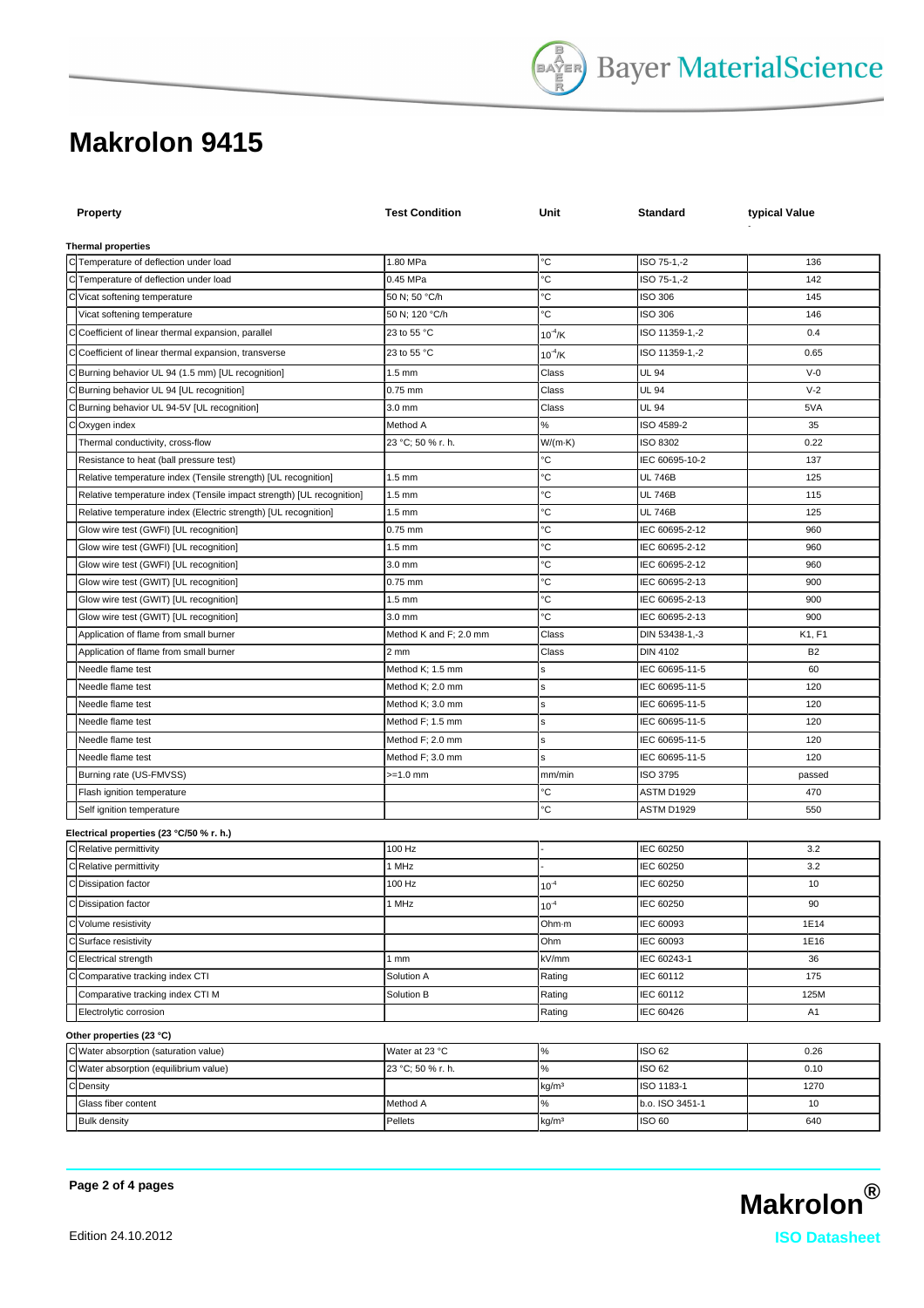## **Makrolon 9415**

| Property                                 | <b>Test Condition</b> | Unit | Standard       | typical Value |  |  |
|------------------------------------------|-----------------------|------|----------------|---------------|--|--|
| Processing conditions for test specimens |                       |      |                |               |  |  |
| C Injection molding-Melt temperature     |                       |      | <b>ISO 294</b> | 300           |  |  |
| C Injection molding-Mold temperature     |                       | ັ    | <b>ISO 294</b> | 110           |  |  |
| C Injection molding-Injection velocity   |                       | mm/s | <b>ISO 294</b> | 200           |  |  |

**C** These property characteristics are taken from the CAMPUS plastics data bank and are based on the international catalogue of basic data for plastics according to ISO 10350.

Impact properties:  $N =$  non-break,  $P =$  partial break,  $C =$  complete break



**Page 3 of 4 pages**